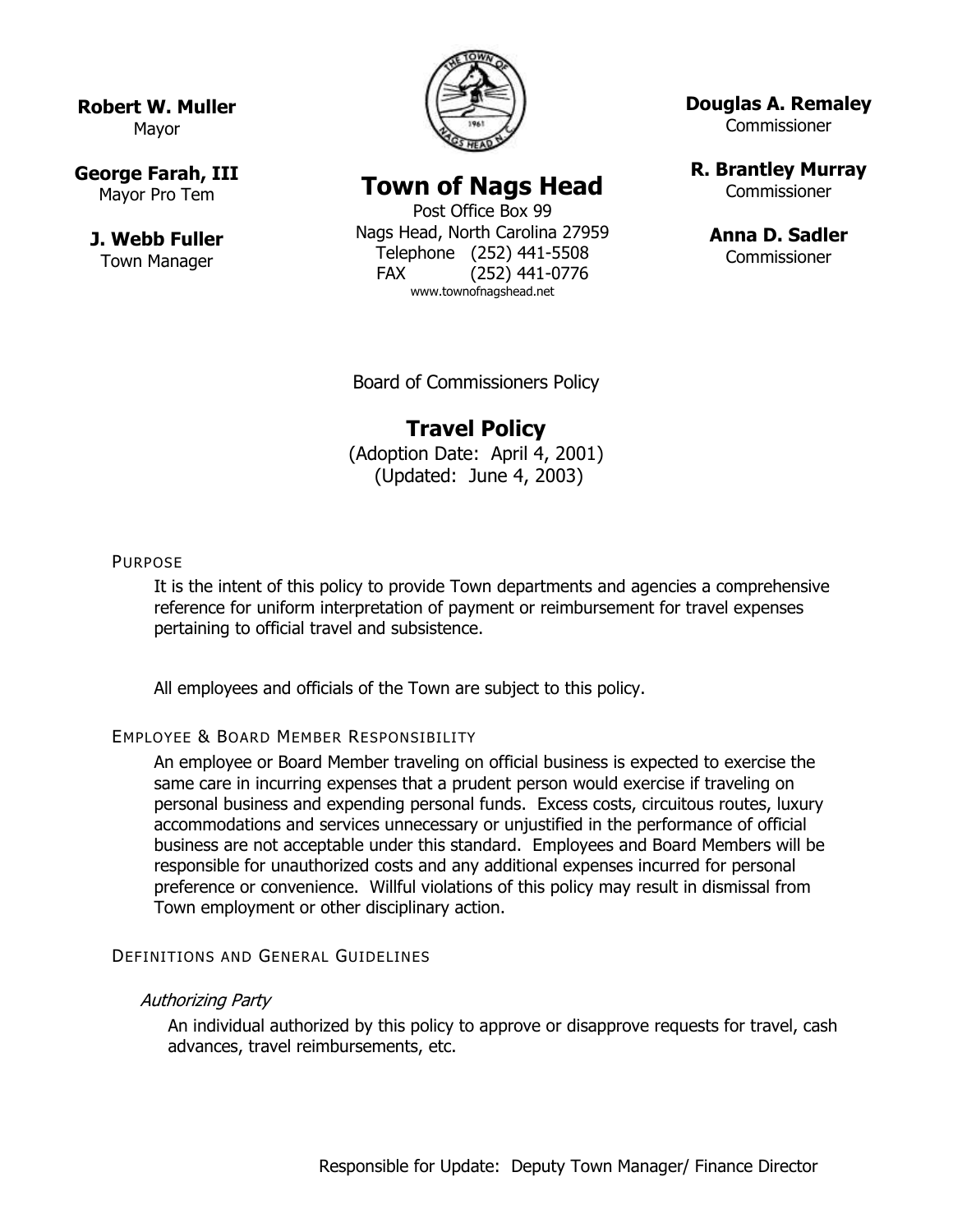#### Employee's Duty Station

"Duty Station" is defined as the job location at which the employee spends the majority of his or her working hours. For an employee in travel status, the duty station should be the point where traveling begins the majority of the time (home or office). The designation of an employee's home as the duty station by a department head requires prior approval from the Town Manager.

## Non-Town Employees

Non-Town employees traveling on official business whose expenses are paid by the Town are subject to these regulations, including subsistence allowances, to the same extent as Town employees. Travel expenses for members of a non-Town employee's family are not eligible to be paid by the Town. No travel advances will be made to non-Town employees.

## **Preauthorization**

Travel plans and estimated costs should be included on the preauthorization so the individual(s) authorized to approve the request can weigh the estimated costs of the travel against the benefits of the travel. Any significant change (greater than 10%) in the estimated costs should be communicated to the individual(s) approving the travel request.

## Registration Fees

The Town allows for registration fees to be reimbursed at the actual amount as shown by a valid receipt or invoice. They may be paid by the employee and then reimbursed or prepaid by the department. These fees are charged to "training expense". The department must require itemization and documentation of expenses.

## Reimbursements

All reimbursement requests shall be filed for approval and payment within 10 working days after the travel period ends for which the reimbursement is being requested.

## Requesting Party

The person who will be reimbursed for travel costs incurred while conducting Town business.

## Subsistence (Meals & Lodging)

Subsistence is an allowance related to lodging, meal costs, and gratuities thereon.

## Town Credit Card

Where practical, Town credit cards will be issued to a responsible Town employee as a tool to help minimize the personal financial impact of conducting Town business. Detailed documentation is required of all Town credit card use. Inappropriate, unauthorized or unreported use of Town credit cards will be grounds for disciplinary action.

## **Transportation**

Transportation expenses include personal automobile, taxi, bus, train, airplane, motor pool charges, auto rentals, tolls and parking fees. All travel expenses must be incurred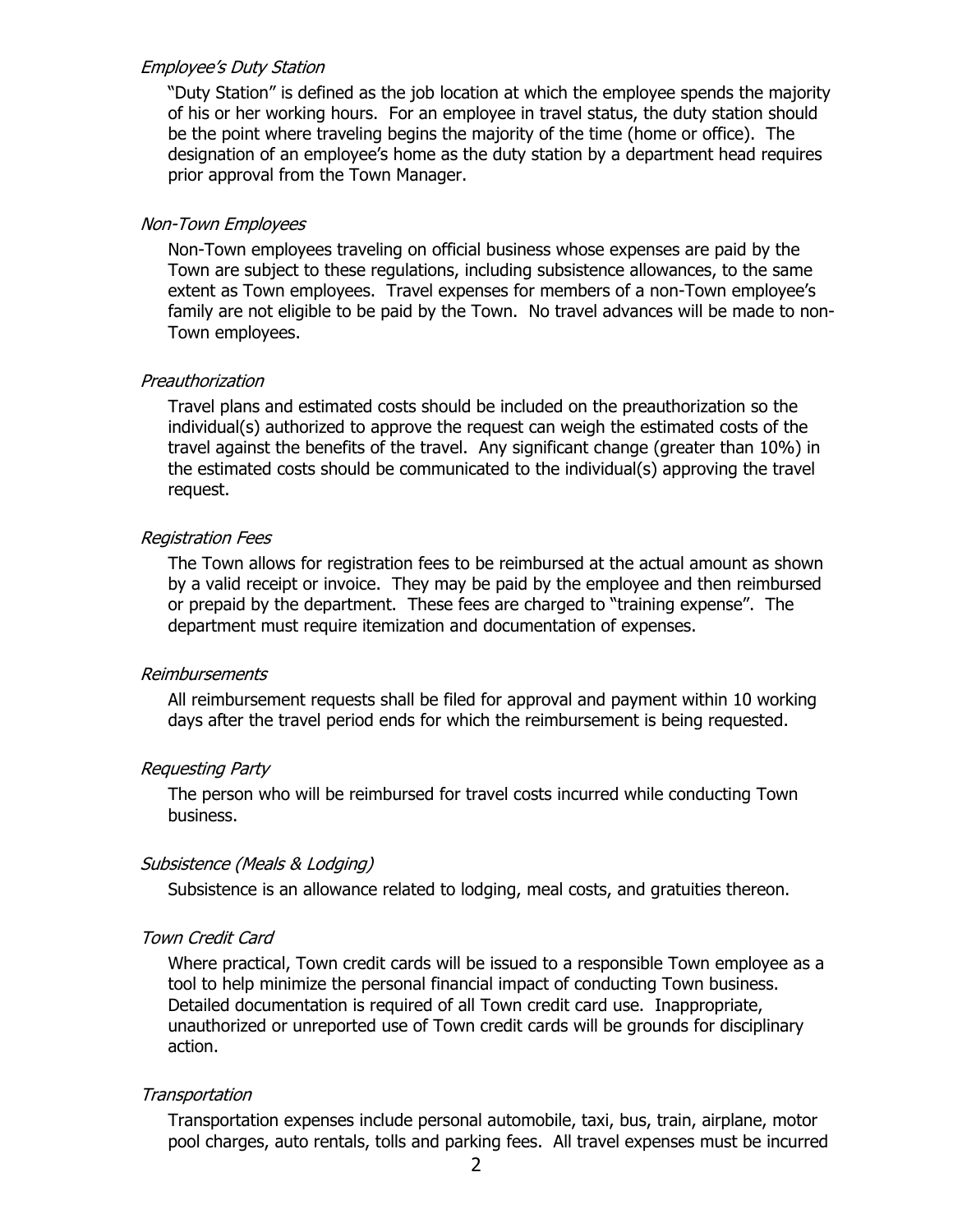by and for employees, Board Members, or other eligible travelers while conducting official Town business or visiting for employee interviews in order to be eligible for reimbursement.

## **Travel**

Travel is defined as going to and from the normal job location to a site located more than 35 miles from the normal job location to conduct Town business. Authorization of travel requests will be based upon need and cost/benefit of travel as determined by the authorizing party. The requesting party is also encouraged to share transportation with other employees and officials of the Town and representatives of other government units when possible. The requesting party will be reimbursed for actual costs incurred only, subject to the limitations established in this policy.

1. Out-of-Town Travel

For all out-of-town travel, other than travel by the Town Manager and elected Town officials, the department head is responsible for determining that a sufficient unexpended appropriation remains in the department travel budget to reimburse all expected costs of travel. A travel preauthorization form will be submitted by the requesting party to the department head for authorization of travel at least five working days prior to the date upon which travel will commence. If the department head is the requesting party, the form should be submitted to the Town Manager or Deputy Town Manager.

## 2. Travel Advances

Travel advances will be issued at the discretion of the Finance Officer. Advances will be submitted with the travel request to the authorizing party no later than 5 working days prior to the date travel will commence. The amount of the travel advance may not exceed the estimated travel cost. Excess travel advances will be repaid no later than five working days after the completion of the approved travel. The Finance Officer will not issue a travel advance unless it has been approved.

The Finance Officer will receive a copy of each approved travel request. The Finance Officer is responsible for determining that an unencumbered appropriation sufficient to cover the estimated cost of the approved travel remains in the appropriate expenditure item. If a sufficient balance remains in the expenditure item, the estimated travel cost will be encumbered. If the remaining balance in the expenditure item is insufficient to cover the estimated cost of travel and other moneys are not yet available, the authorizing party will be notified by the Finance Officer. The authorizing party should receive a response from the finance Officer before notifying an employee that he/she may travel.

## SPECIFIC GUIDELINES RELATING TO TRANSPORTATION, SUBSISTENCE, AND OTHER COSTS

## **Transportation**

1. Common Carrier

Actual coach fare (substantiated by receipt) will be reimbursed. First Class travel should be used only in extraordinary circumstances. Penalties and charges resulting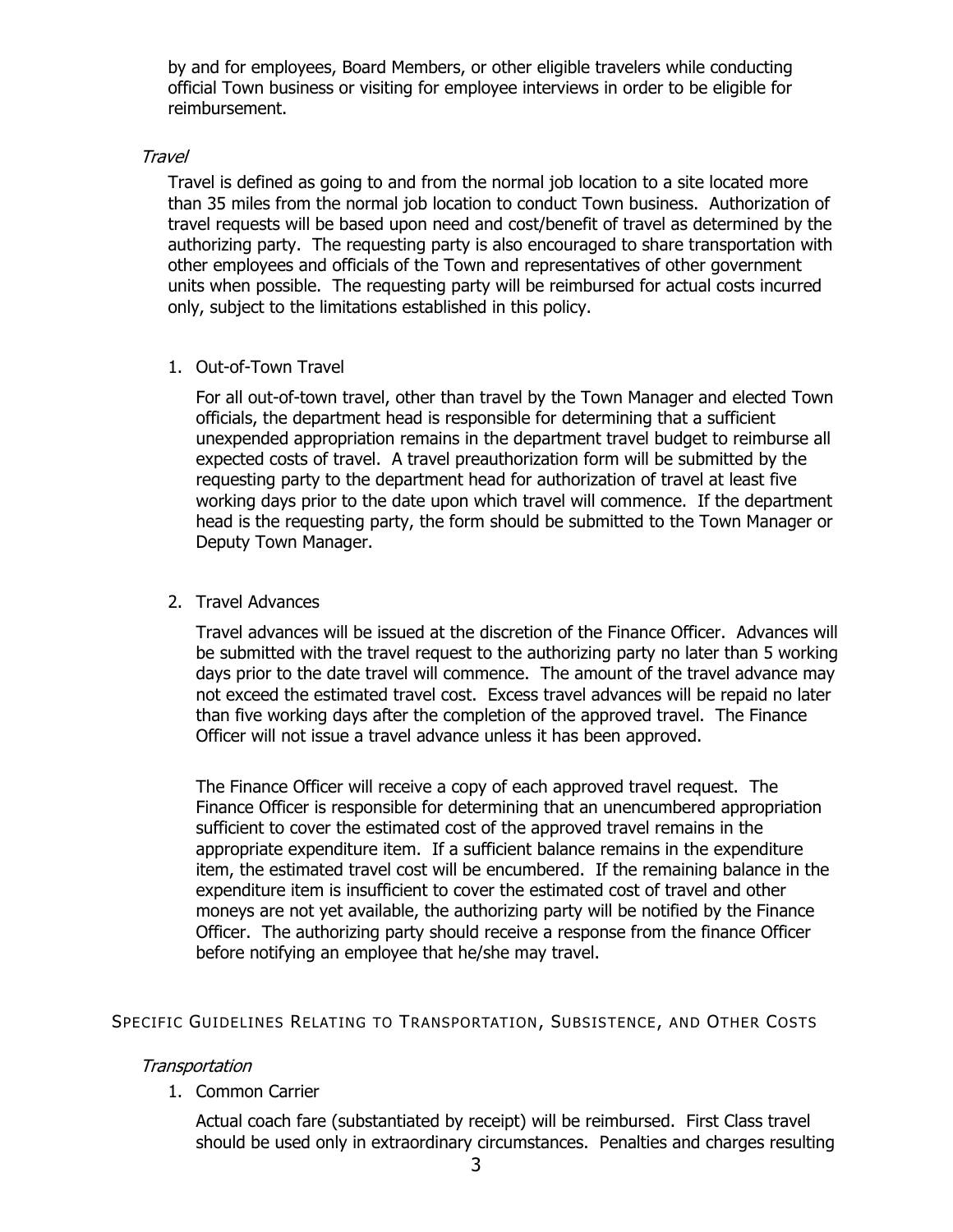from the cancellation of airline reservations (or other travel reservations) shall be the Town's obligation if the employee 's travel has been approved in advance and the cancellation or change is made at the direction of and for the convenience of the Town. If the cancellation or change is made for the personal benefit of the employee, it shall be the employee's obligation to pay the penalties and charges. However, in the event of accidents, serious illness or death within the employee's immediate family, or other critical circumstances beyond the control of the employee, the Town will be obligated to pay the penalties and charges.

#### Super Saver Rates

When traveling by common carrier to conduct official Town business, employees traveling to their destination earlier than necessary and/or delaying their return in order to avail the Town of reduced transportation rates may be reimbursed subsistence for additional travel days if, in the opinion of the department head, the amount saved in transportation costs due to the early and/or delayed travel is greater than the amount expended in salary and additional subsistence. Prior written approval of the department head is required.

2. Personal Vehicle

A requesting party may use his/her personal vehicle for travel and be reimbursed if no Town vehicle is available or use of a Town vehicle is not practical.

Use of a personal vehicle must be approved in advance. The allowable IRS rate per mile will be paid to an employee who uses his/her personal vehicle.

Actual mileage is reimbursable. Mileage is measured from the closer of the duty station or the point of departure to the destination (and return).

Parking fees, tolls, and storage fees are reimbursable. Receipts are required for fees in excess of \$3.00 per day. Reimbursement of expense for airport parking is limited to ninety-six hours, with a receipt required.

3. Rental Vehicle

A receipt is necessary for reimbursement. Rental vehicles are to be used as a last resort. Use of a rental vehicle must be approved in advance.

- 4. Commuting
	- a. No reimbursement shall be made for the use of a personal vehicle in commuting from an employee's home to his/her duty station.
	- b. Travel to/from airport (at employee's duty station): Reimbursement for travel between the employee's or Board Member's duty station and the nearest airline terminal and for appropriate parking may be made under the following circumstances. For travel by: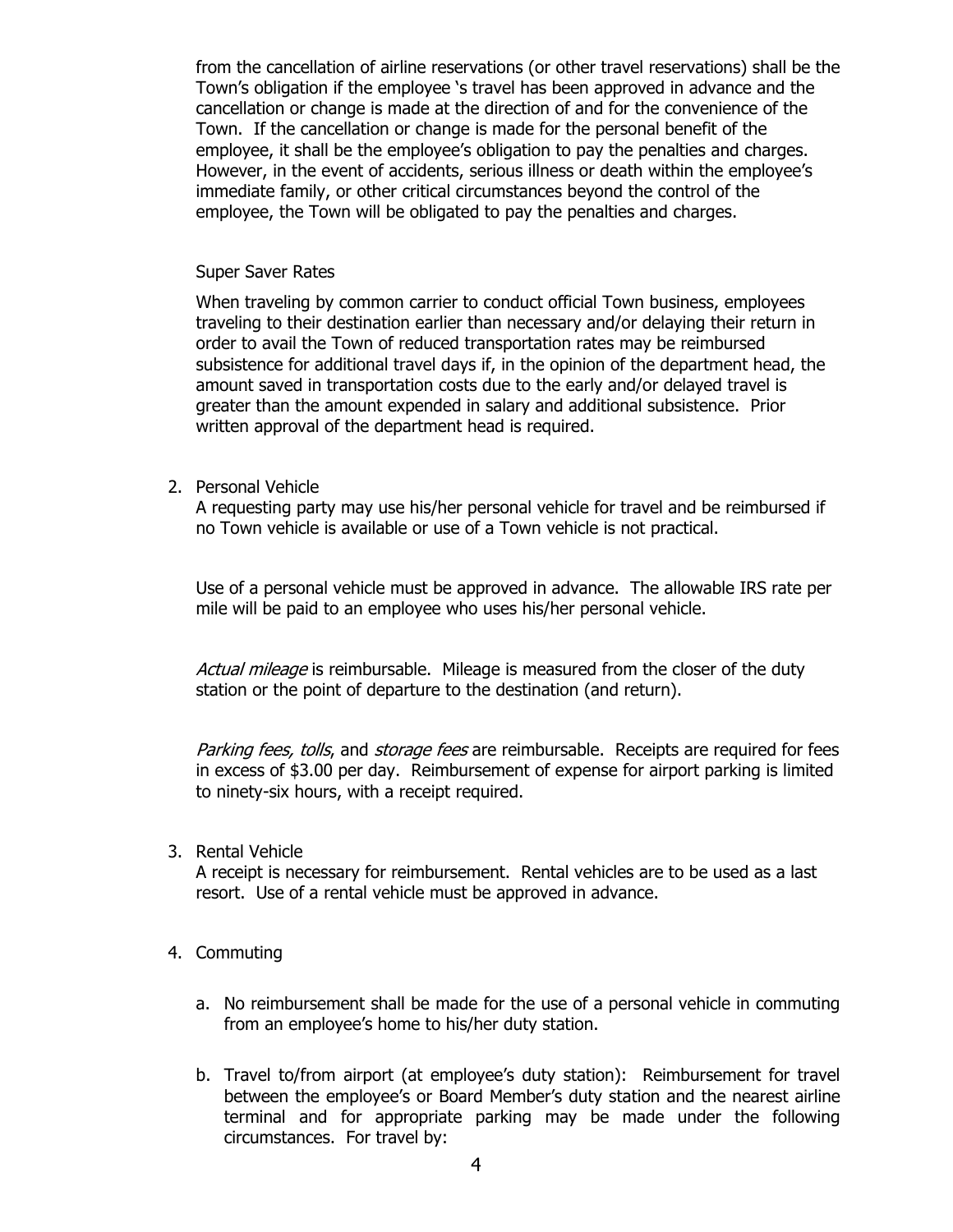- Airport limousine One round-trip limousine fare;
- Taxi Limited to reimbursement for actual costs (receipt required);
- Private vehicle The IRS rate per mile for a maximum of two round trips with parking charges for a maximum of 96 hours. Receipts are required for airport parking claims.
- c. Travel to/from airport (at employee's or Board Member's destination) Reimbursement for travel to and from the airline terminal at the employee's or Board Member's destination may be made where available as listed below (receipts are required):
	- Airport limousine One round-trip limousine fare;
	- Bus One round-trip bus fare;
	- Taxi When limousine service is not available, actual fare to and from airline terminal;
	- Rental vehicles May be used as a last resort.
	- Taxis and limousines other than trips to and from the airport The actual cost of taxi and limousine fares is reimbursable when required for travel on official Town business.
- 5. Unit Vehicles

Town vehicles may be used for any authorized travel. The requesting party must obey all laws of the jurisdiction in which the vehicle is being operated. The vehicle will be used in conducting Town business only. A *de minimis* amount of personal use, such as driving the vehicle to and from dinner, may be allowed. Non-town employees may accompany Town employees if they have a business interest in the travel.

## **Subsistence**

1. Travel Advance Schedule

The following schedule shall be used for travel advances issued for traveling on official Town business:

| <b>Breakfast</b> | \$6.00         |
|------------------|----------------|
| Lunch            | 8.00           |
| Dinner           | 14.00          |
| Total Daily.     | <u>\$28.00</u> |

2. Lodging

## Authorization

Written approval by a department official designated by the department head must be obtained in order to qualify for reimbursement for overnight stays. Supervisory personnel certifying the reimbursement request as necessary and proper must require documentation from the traveler to substantiate that the overnight lodging was necessary.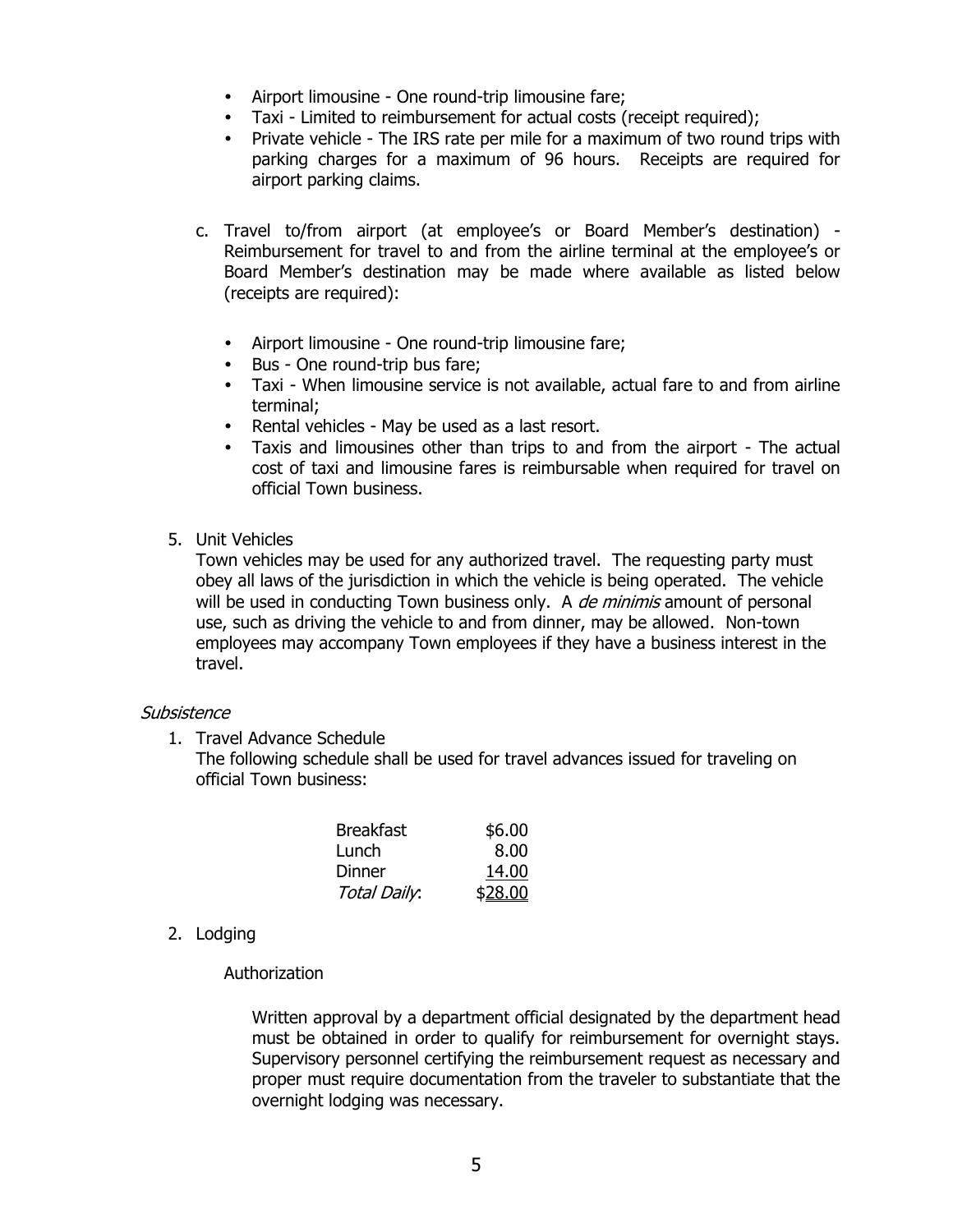Reimbursement

Each employee is responsible for his or her own request for reimbursement. Requests for reimbursement must be filed within 10 working days after the travel period ends for which the reimbursement is being requested. Specific dates of lodging must be listed on the reimbursement request, and substantiated by a receipt from a commercial lodging establishment. Other entertainment expenses, such as the cost of movies, that are included with the bill for lodging will not be reimbursed. A reimbursement request submitted more than 10 working days after the travel period may be denied.

- 3. Meals
	- a. Reimbursement

Each employee and Board Member is responsible for his or her own request for reimbursement. All requests for meals reimbursement must be reasonable and may be disallowed if determined to be otherwise. Filing procedures are the same as for lodging (see: IV, B2b above). Each meal reimbursement must be listed on the reimbursement request. Time of departure and arrival must be listed on the reimbursement request. Use of the travel advance *per diem* rate may be substituted for actual expenditures. The travel advance *per diem* rate includes gratuities.

Daily Travel (Overnight)

Employees and Board Members may receive allowances for meals for partial days of travel when the partial day is the day of departure or the day of return:

Breakfast- Depart duty station prior to 6:00 a.m.

Lunch- Depart duty station prior to 10:00 a.m. (day of departure). Return to duty station after 2:00 p.m. (day of return).

Dinner- Return to duty station after 8:00 p.m. If stopping for dinner would cause the employee to return after 8:00 p.m., when he/she would otherwise have returned before 8:00 p.m., dinner will not be reimbursed.

Daily Travel (not overnight)

Except as listed in "b" below, allowances shall not be paid to employees for lunches if travel does not involve an overnight stay. To be eligible for allowances for the breakfast and evening meals, employees must:

Breakfast- Depart duty station prior to 6:00 a.m. and extend the normal workday by two hours.

Dinner- Return to duty station after 8:00 p.m. and extend the normal workday by three hours.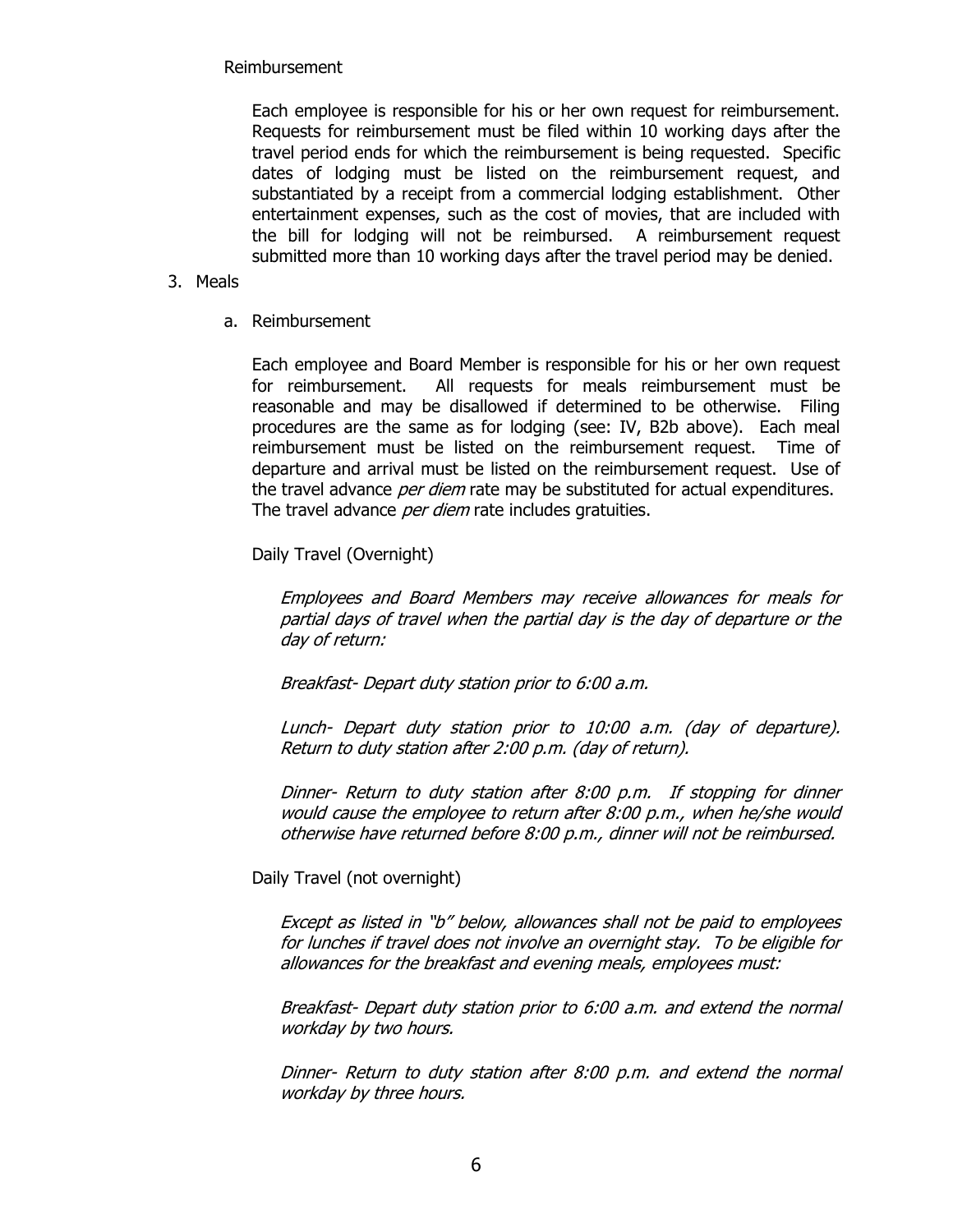To be eligible for both meal allowances, the employee must have worked five hours longer than the normal workday.

The travel must involve a travel destination located at least 35 miles from the employee's regularly assigned duty station.

b. Reimbursement for Meals – required employee attendance

A Town employee or Board Member may be reimbursed for meals, including lunches, when the job requires his/her attendance at the meeting of a Board, Commission, Committee, or Council in his/her official capacity and the meal is preplanned as part of the meeting for the entire Board, Commission, Committee or Council.

A Town employee or Board Member may be reimbursed for meals, including lunches, when the meal is included as an integral part of a congress, conference, assembly, convocation, etc. Such congress must involve the active participation of persons other than the employees of the Town; the employee's attendance is required for the performance of his/her duties, but must not be part of the employee's normal day-to-day business activities; the congress must be planned in advance with a formal agenda; and the congress must provide written notice or an invitation to participants.

#### Other Costs

1. Conventions and Conferences

Limitations: attendance at conventions and conferences will be normally limited to two requesting parties, in addition to any requesting parties involved in the convention or conference program. Management may waive this limit as appropriate.

2. Telephone Calls

Long Distance

One reasonable personal long distance phone call (not to exceed \$5.00) is allowed for every three nights away on business.

#### Reimbursement

Official phone calls are reimbursable under "other expenses". Individual calls over \$3.00 must be identified as to point of origin and destination.

#### AUTHORIZATION FOR REIMBURSEMENT PROCEDURES

#### Submitting expense reports

A requesting party will complete a reimbursement form, attach receipts for expenses requiring them, and submit it to the authorizing party no later than ten working days after returning from travel. Advances will be deducted from reimbursable costs.